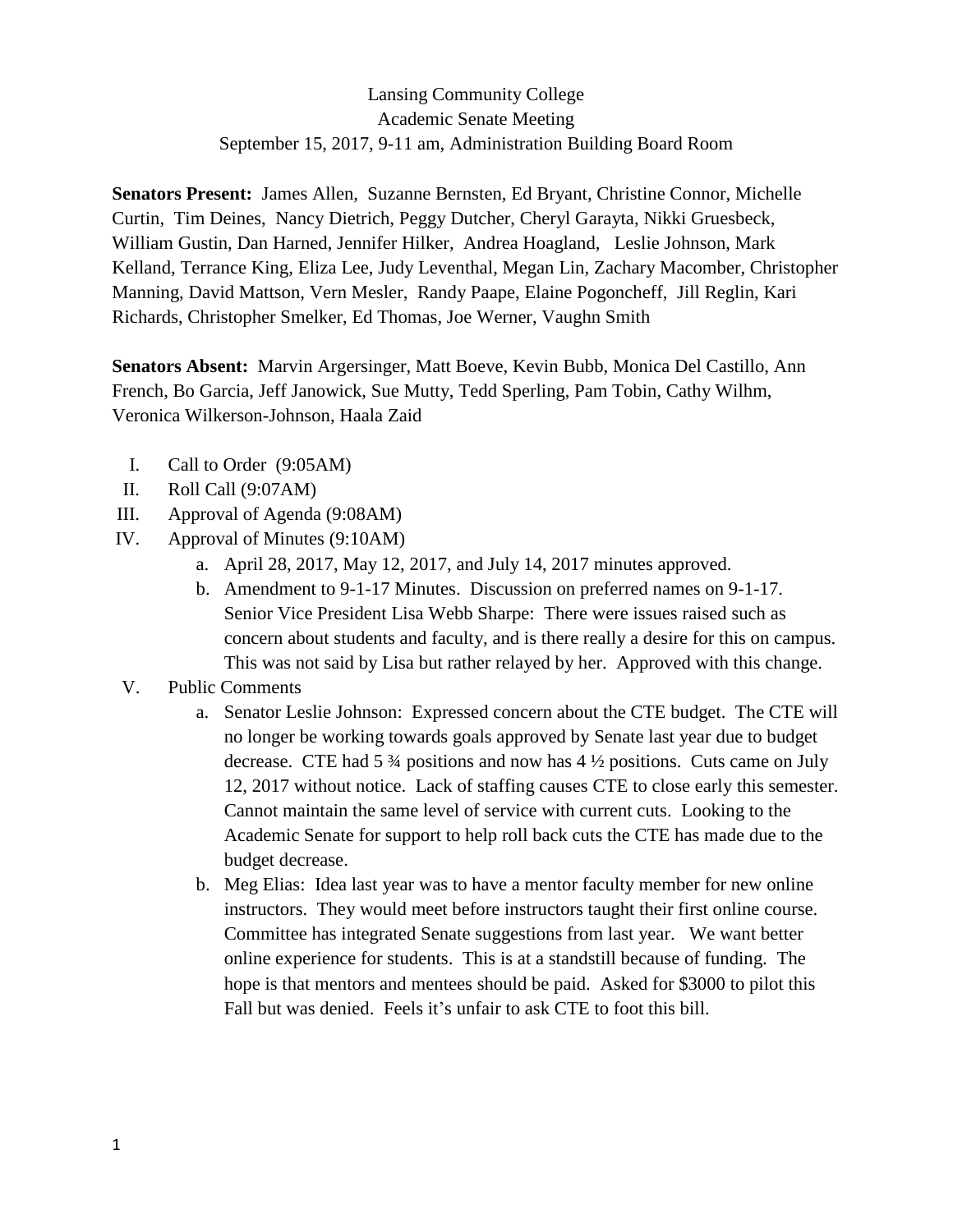- VI. President's Report
	- a. Ongoing questions from previous senate minutes. Repeatedly in the minutes is a desire for the senate to be involved sooner in the process of college wide initiatives. The Senate wants participatory governance.
	- b. Vice President Peggy Dutcher is coordinating with chairs of standing committees.
	- c. The Senate bylaws committee will need to get back together to address possible changes/additions/deletions, such as electronic meetings, non-voting senator for people on sabbatical.
	- d. A Senate Policy Team to coordinate with APAC will be developed.
	- e. OER Project Manager Regina Gong is coming to the next Senate meeting (Sept. 29, 2017).
	- f. The Oct. 13, 2017 will be at West Campus and President Knight will be the guest speaker.
	- g. Senate Executive Committee discussed having brief reminders at each meeting about different aspects of Robert's Rules of Order:
		- i. 1604 "regarding decorum and personalities He that digresseth from the Matter, to fall upon the person, ought to be suppressed by the Speaker…No reviling or nipping words must be used."
		- ii.  $1610 -$  "regarding keeping the debate pertinent to the issue  $-A$  member speaking, and his speech, seeming impertinent, and there being much hissing and spitting, it was conceived for a Rule, that Mr. Speaker may stay impertinent Speeches."

## VII. Provost's Report

- a. Elaine Pogoncheff, is interim Provost while Richard Prystowsky is on extended medical leave.
- b. Former Academic Senate President Alex Azima, Elaine, and many others designed Senate Charter originally as faculty members. Elaine hopes to keep to the spirit of the Charter. Collaboration with administration and innovation is key.
- c. She has been the interim provost since Monday.
- d. Elaine indicated that she will research the issues raised related to the Center for Teaching Excellence (CTE).
- VIII. Consent Agenda Action Item
	- a. Curriculum Committee recommendations for 7 courses:

**ISCI 275** - course title change from *Advanced Technology Workplace* to *S.T.E.M. Workplace Practices* and course code change from ISCI 275 to ISCI 245

**ASTR 201** – one sentence removed from one outcome

**CHEM 125** – prerequisite change

- **GEOL 221** very minor outcome change, evaluation criteria change
- **GEOL 222** evaluation criteria change
- **GEOL 230** evaluation criteria change
- **LEGL 219** prerequisite change so the course requires a 2.0 minimum (from a 1.0)
	- b. Approved without objection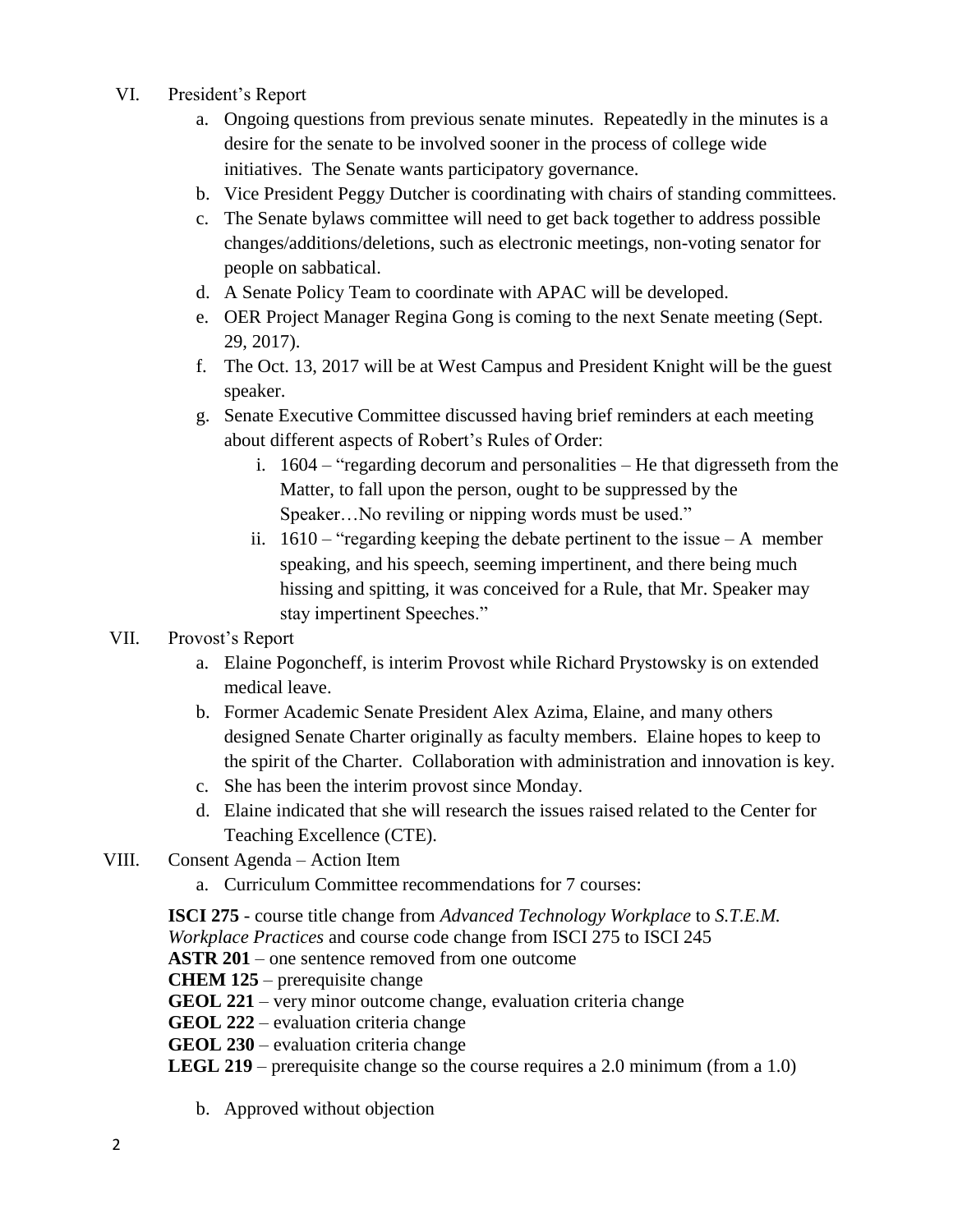- IX. Report AA/AS Degrees, Transferability Study, other projects (Tracy Labadie Assistant Dean Academic Affairs)
	- a. AA/AS redesign project. Goal is to provide a simple and clear transfer degree program for students. 1 AA and 1 AS degree as a base to transfer. Then will take it further and have concentrations. Would like to map the concentrations to 4 year schools. Want this done for Fall 2019. Faculty input is going to be needed. Tracy will let the Senate know how faculty can provide input.
	- b. Transferability study. Initiative of Guided Pathways. We want to support our transfer students' needs. Need to still define what the study will look like. Looking for a lot of faculty input. Working with Senator Christine Conner. This needs to be done Dec. 2019.
	- c. Focusing on Articulation Agreements. Need to clean them up. Some have expired, some don't meet MTA, and some aren't valid with the new program apps we have. Will be reaching out to faculty for assistance to design and update agreements.
	- d. HLC systems portfolio. Critical report that is submitted to the Higher Learning Commission to show how we are meeting the 6 AQIP areas and 5 accreditation requirements. Need writing teams. Asking for faculty input on this also.
- X. Update and Discussion Student Engagement Report (Carrie Gregg Director of the Academic Success Coaches)
	- a. The Student Engagement Report is something that is evolving. Looking for a lot feedback. Approaching the project proactively and reactively. Want to partner with faculty and staff at LCC.
	- b. Started with 750 online referrals (different than Student Engagement Report referrals). 2000 first time students, H.O.P.E. scholars, financial aid warning students, etc. 3054 referrals from first Student Engagement Report. Concerns: 51 instructors who have sent their entire class list. Went into semester thinking they would contact student and instructor within 48 hrs. But spending a lot of time on processing. Hoping to have faculty engagement as well. Want to troubleshoot some of these processes.
	- c. Whole process takes about a month and has a series of points of contact. Including an email, then text message, then phone call, then circle back around and hope for a face-2-face contact. Current volume of students is a lot.
	- d. Senator Chris Manning: Is there a plan to put this into D2L? As departments and programs do we have a goal? Is there a specific number of students we should be referring? We should be looking back at our success data to determine these numbers. We need to know how to use this valuable service.
	- e. Senator Dan Harned: Is there a plan to contact instructors who refer all their students? Or to help instructors who may need help in discriminating who should be referred?
	- f. Chief Diversity Officer Paul Hernandez: Yes. We don't want faculty confused because that makes students confused. How effective is it to have a faculty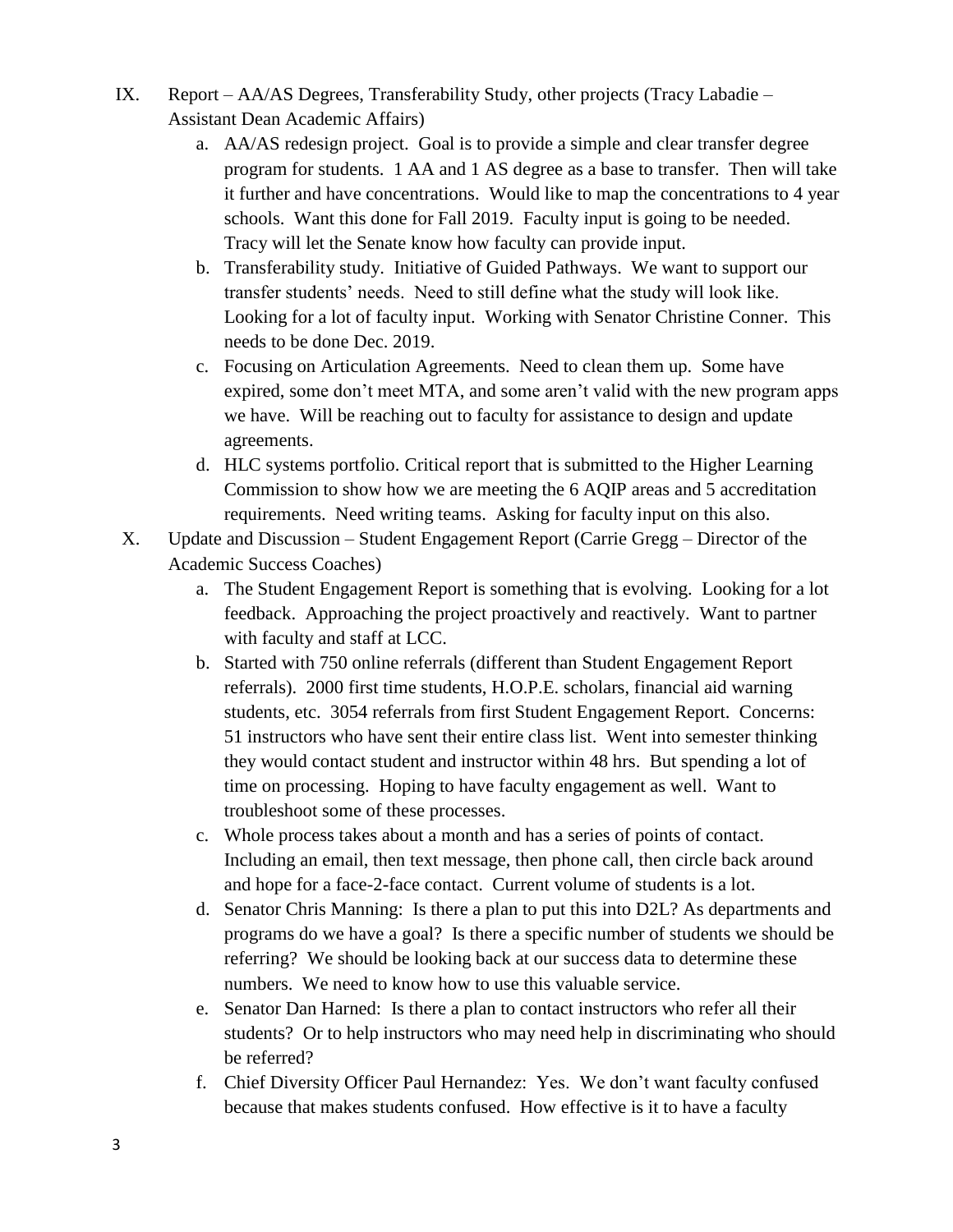member report every two weeks? We know who is doing poorly as instructors. But need to count on faculty to actually submit. If we don't, we will have confusion for far too long.

- g. Senator James Allen: Relayed from his department. In the Student Engagement Report they would like an option to report why the student is being referred. This is on the online referral form but not the Student Engagement Report. What about students who don't have textbook? When things like this get tabulated, will this be reported? Are there bigger discussions problems such as this? What about students who are in clinical? LCC instructors are required to do the Student Engagement Report but they don't see these students because they are in clinical. There is no immediate supervision from an LCC instructor.
- h. Carrie Gregg: They have lost the ability to use text boxes so there is not a spot at the moment to put comments about why students are being referred. Yes there are bigger discussions about continual and repeated problems, and that is good feedback. There will be (has been) discussion with Dean of Health and Human Services Margie Clark to talk about Clinicals.
- i. Senator Leslie Johnson: Some faculty don't understand what the categories are or which to use. Also some faculty are confused when there are no students to report. The Student Engagement Report could use a box to click that says "no problems at this time."
- j. Senator Peggy Dutcher: Faculty need a formal place where they can send in comments or suggestions or questions. Then these can be turned into a FAQ.
- k. Senator Kari Richards: For Foreign Languages Department they set guidelines as a department. Below 2.0 is marked as academic on the report, participation is less than 50% will be marked attendance on the report, etc. They have clarified definitions within program.
- l. Senator Jill Reglin: Adjunct faculty have expressed fear if they don't fill this out. Though it's not punitive, people are thinking it is. "What if students aren't referred and then fail?" It is important to reiterate that faculty will not get in trouble.
- XI. Update and Discussion Online Tutoring BrainFuse (Martine Rife Operation 100% Project Manager)
	- a. 1985 tutoring sessions on BrainFuse, over 33 subjects, 62 writing papers submitted, have used 700 hours.
	- b. Courses Enrolled in 24/ Online Tutoring Courses include all courses in the Math and Science Department, all Courses in the English, Humanities, and Social Science Department (except ENGL 121 and 122), and all Courses in the Center for Transitional Learning (except ACAD and ESOL), all ACCG classes, all SPAN classes, CITP 110, CHSE 117, CHSE 120, and CJUS 110.
	- c. There is live help, 24 hour writing lab where students can submit a paper, or ask a question and get response within 24 hrs. Each student gets assigned 32 hours but if they need more they can ask the Learning Commons.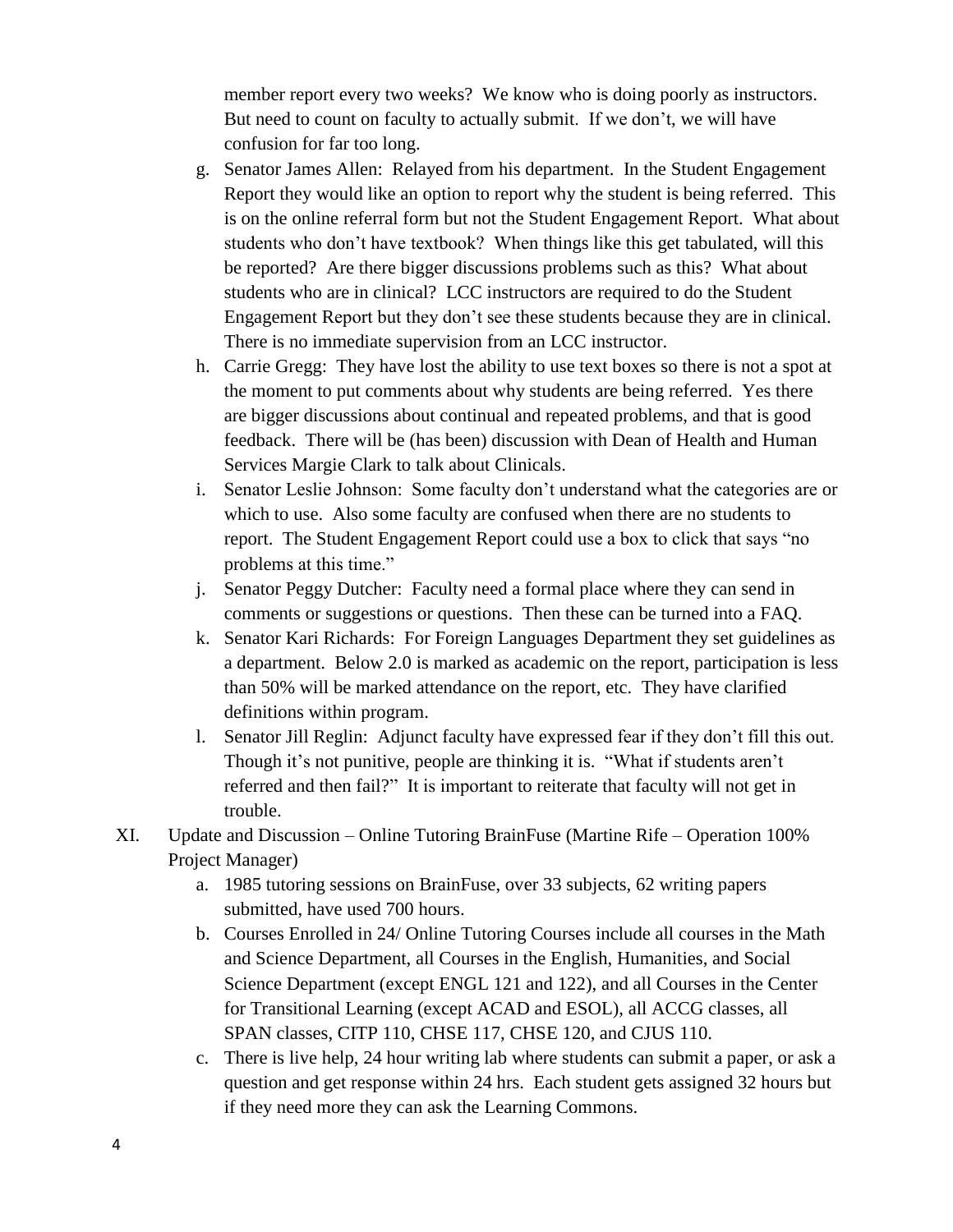- d. Currently have a link to BrainFuse in the D2L sections that are using BrainFuse. Would like to have a widget. Hours are assigned to CRN and specific student. Would like a better way to offer this but want everyone to have equal access.
- e. There will be training Friday, Oct. 27, 2017 1:00-2:00 PM LCC Main Campus, room TBA. There will be another training in the Spring.
- f. Senator Cheryl Garayta: When will the product be reviewed? When will the product be renewed? Who will be involved in the review and renewal? What will the cost be?
- g. Martine Rife: It is currently being reviewed. The Senate decided to be involved in the review and renewal so it's up to the Senate. (Committee will be formed by Mark Kelland, Fall 2017).
- h. Senior Vice President Lisa Webb Sharpe: We have it in the budget to be renewed. When will this be available to all students?
- i. Martine Rife: Soon. Want this to happen ASAP.
- j. Senator Peggy Dutcher: Is there a study to see if this is affective? Volume of students doesn't tell us everything. Information on if it helped the students do better would be helpful.
- k. Martine Rife: We have 3 courses that are G2C courses Accounting 210, Math 121, CITP 110 that have had consistent use of it. We compared students who used the service and those who didn't. We compared grades and withdrawals. Need more time to get more data. It isn't a huge percent of students who are using it, but it is filling a need for students who didn't have any tutoring. Students study on Friday nights and after midnight when we cannot be available.
- l. Senator Jill Reglin: Does it expire after the 5000 hours? Is there a way to purchase it without the writing lab piece?
- m. Senior Vice President Lisa Webb Sharpe It expires in 3 years. It is a 1 year contract with 4 one year renewal options. It's a pay as we go. It is not 3 years with a 1 year option.
- n. Martine Rife: We don't know if we can purchase it without writing.
- XII. Standing Committees (Academic Senate Vice President Peggy Dutcher)
	- a. Working with the 5 standing committees to make sure they all have charters. The Charters will be coming to the Senate for review and approval.
	- b. Each standing committee has been asked to do a very brief report at the next Senate meeting on what the committees' major tasks/focus and/or projects for the 2017/2018 academic year.
	- c. Also, the Senate will be getting written reports from the committees regularly.
- XIII. Planning Session for the New Academic Year
	- a. Broke into small groups to brainstorm ideas the Senate may want to address this year. What is being covered? What isn't being covered? What should be covered?
	- b. 15 min group discussion